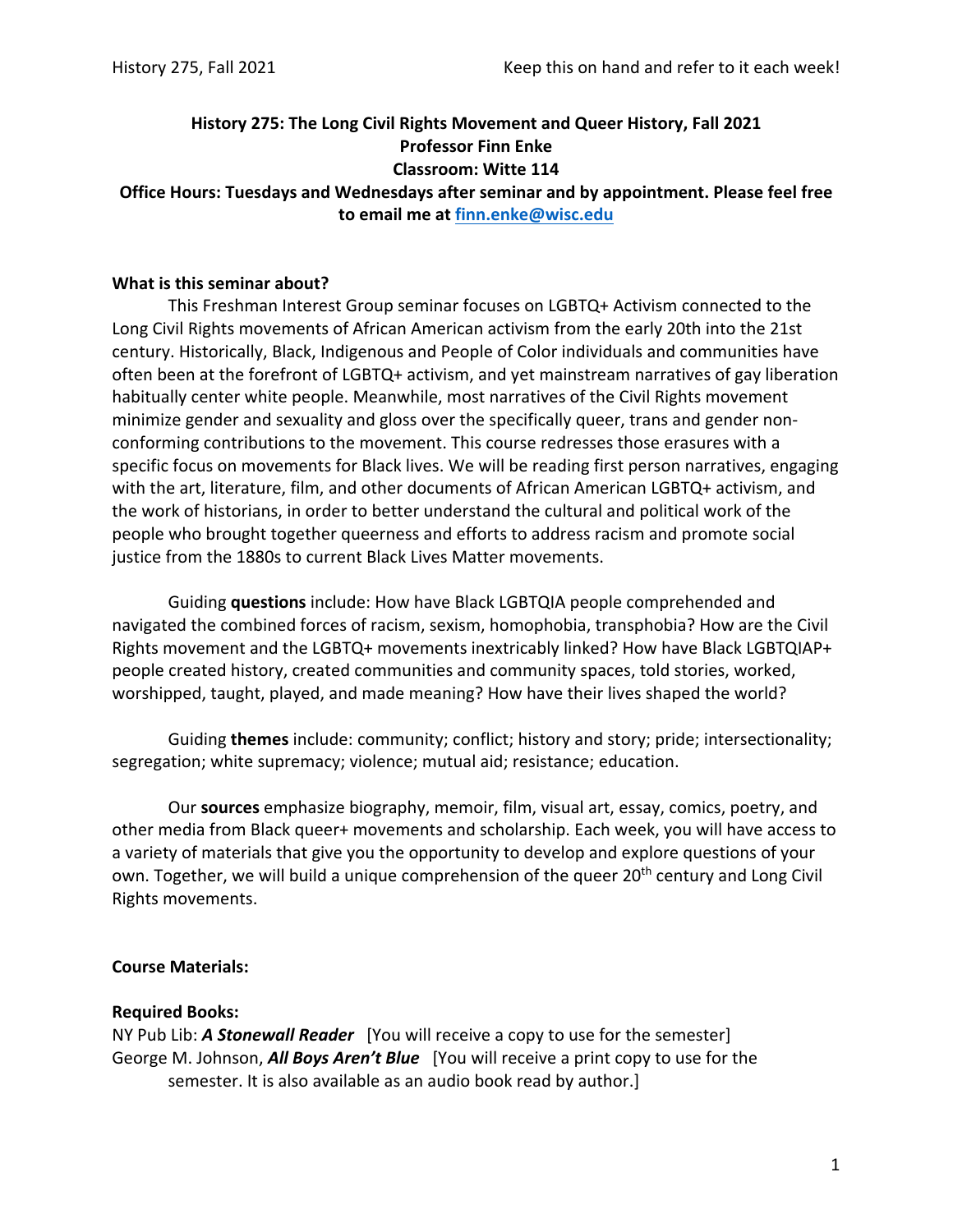### **Other Materials will be provided electronically as noted on your syllabus.**

#### **Learning Outcomes:**

An historian's work includes gaining an understanding of and appreciation for the contexts and perspectives of people in the past. We will be paying attention to how people built LGBTQ+ and Civil Rights movements in the face of white supremacy, sexism, racism, homophobia and transphobia and created possibilities for transformative justice.

Assignments and discussions are designed to help you:

\*develop confidence in your own interests, your ability to frame historical questions and your ability to pursue them.

\*gain greater awareness of historical contexts, social institutions, and social movements.

\*develop facility with contextually appropriate vocabularies.

\*practice creative synthesis and original expression of insights gained through reading.

\*learn collaborative process, listening for and valuing questions and differing perspectives.

\*increase initiative and confidence in generating your own work.

\*find, interpret and analyze primary and secondary sources.

### **Accessibility:**

Everyone is welcome in this seminar and I am happy to make accommodations, adjustments, and alternatives, and do whatever I can do to support your learning and well-being. While life is always full of unanticipated circumstances, I recognize that the COVID 19 pandemic creates additional burdens. It is always my policy to maximize flexibilities and respect for your particular learning needs. The McBurney Center provides useful documentation and support related to disabilities but I do not require documentation to provide support and increase access.

### **Course Requirements and Assignments**

**All components add up to 250 pts. Assignment details are elaborated on your canvas page.**

### **1. Seminar Discussion and Participation: 20 pts**

There are as *many ways to participate* as there are people in the seminar! Knowing that we are each uniquely "wired" and that we each bring unique experience and insight to the seminar, it is important that we support each person's presence and ways of contributing. Appreciating our diverse ways of being will give us the best possible chance to build powerful insight. **Collaborative co‐facilitation:**

Everyone's perspectives are essential to this endeavor. I especially encourage you to share your questions, interests and concerns, and also be a co‐caretaker of seminar dynamics. We can model respect for all persons and communities by knowing that every person comes here with immeasurable insight and experience.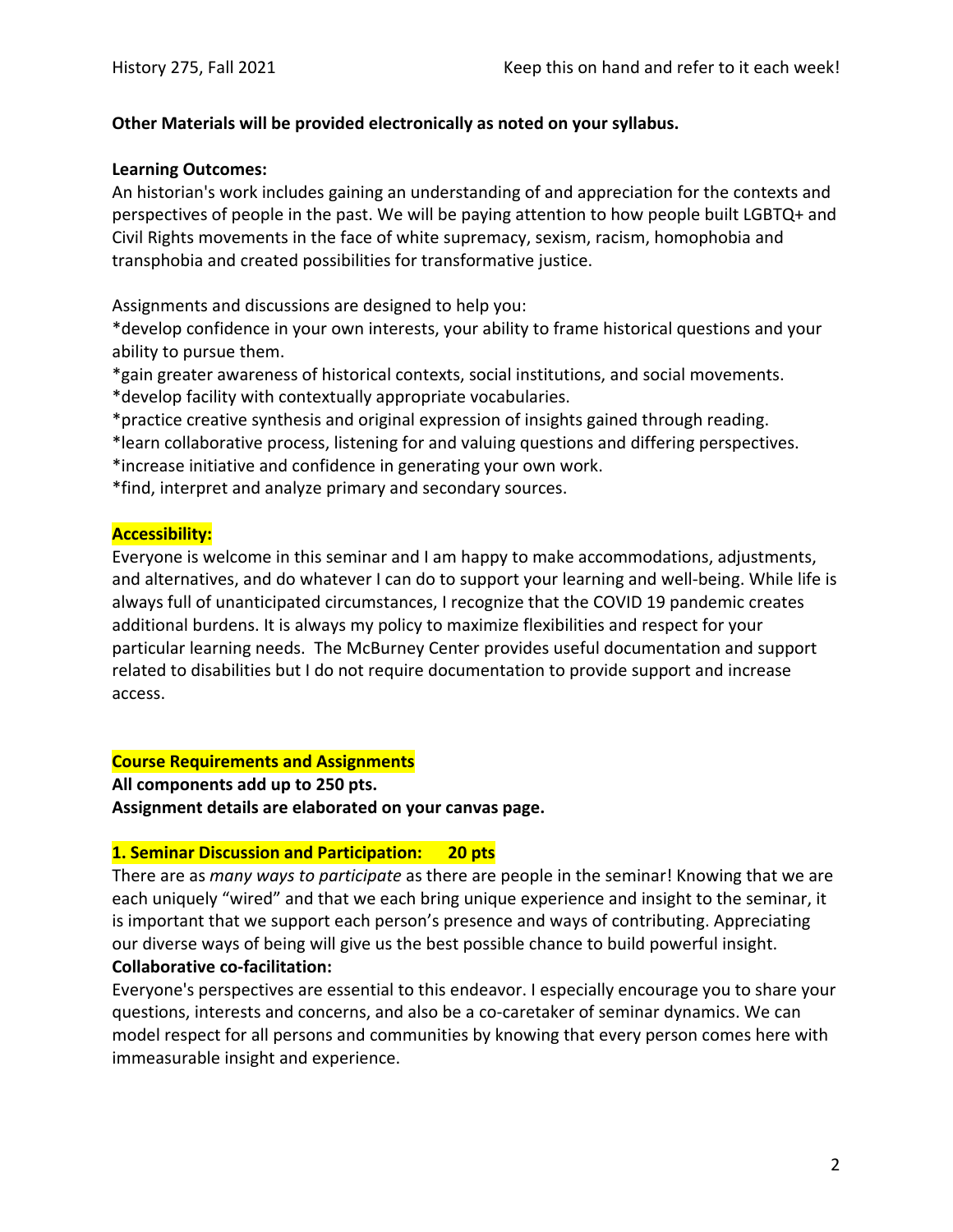I encourage you to speak in the first person singular from your own experience (for example: avoid using "we" statements such as "we grow up learning x" and instead try, "I grew up learning x"). Practice refraining from making assumptions, avoid generalizing about individuals and communities, increase awareness of your biases, and approach our sources and each other with openness. As a learning community, it's awesome to be mindful of everyone's well-being, and help each other participate and be here as fully as possible. *This is at the heart of our work as seminar participants and as beings living in a challenging world*.

### **Engaging with our sources:**

When reading or engaging with sources, our first job is to *attend to* what the *author* is saying. Our personal reactions can provide important insight into our own assumptions, biases, and commitments, and this is important, too. Yet it is an essential practice to do your best to comprehend the author's perspective, experience, and purpose. Always make a note of what you think you might not understand, and any questions you'd ask of the author or source.

\*Readings for each week should be done *prior* to seminar. (e.g. read the readings listed for Sept 15 seminar prior to seminar that day.)

## **2. Journal. 20 pts**

Keep a journal in which you reflect on your thoughts and questions in relation to class material and seminar, and any other observations or questions that seem relevant. Many weeks I will suggest a journal topic. You may write as much or little as you want, and you should feel free to draw, doodle, or whatever feels meaningful to you. I encourage you to use your journal on a regular basis—it will really pay off! I will not ask you to hand in your journal; however, three times in the semester I will check in with you about your journal and how it is working for you.

## **3. What's Beyond** *Stonewall Reader* **Paper: 20 pts. Due Sept. 29 See Sept 29 for instruction.**

## **4. Conversations with Pride: Two Papers, 20 pts each. Due Nov. 10 and Dec. 15**

This assignment asks you to bring two or three people we are learning about into conversation with each other. What sorts of things they might ask each other, what important things can they teach each other? As you learn about historical actors, you might gain a sense of their priorities, challenges and commitments. You will see some challenges, strengths, and insights that people have in common but also some ways they offer unique voice and perspective. Knowing that all people's perspectives are limited, conversations across difference can open up whole new worlds of understanding. What can any two or three people offer one another? Length guideline: 4‐5 pages. *You will receive a separate assignment sheet for this*.

**5. Black Queer Movements and Broader Contexts. 1 page. 2 x 10 points each. (total 20 pts)** This assignment is due twice during the semester. The first is due any week prior to Oct 20; the second is due any week prior to Dec 8. Plan to share them informally in seminar.

A. Make note of some of the relevant people, events, organizations or noteworthy things that happened during the last hundred and some years, from seminar material and/or exploration of additional sources such as online history websites or archives. Place things on a timeline that you can add to through the semester.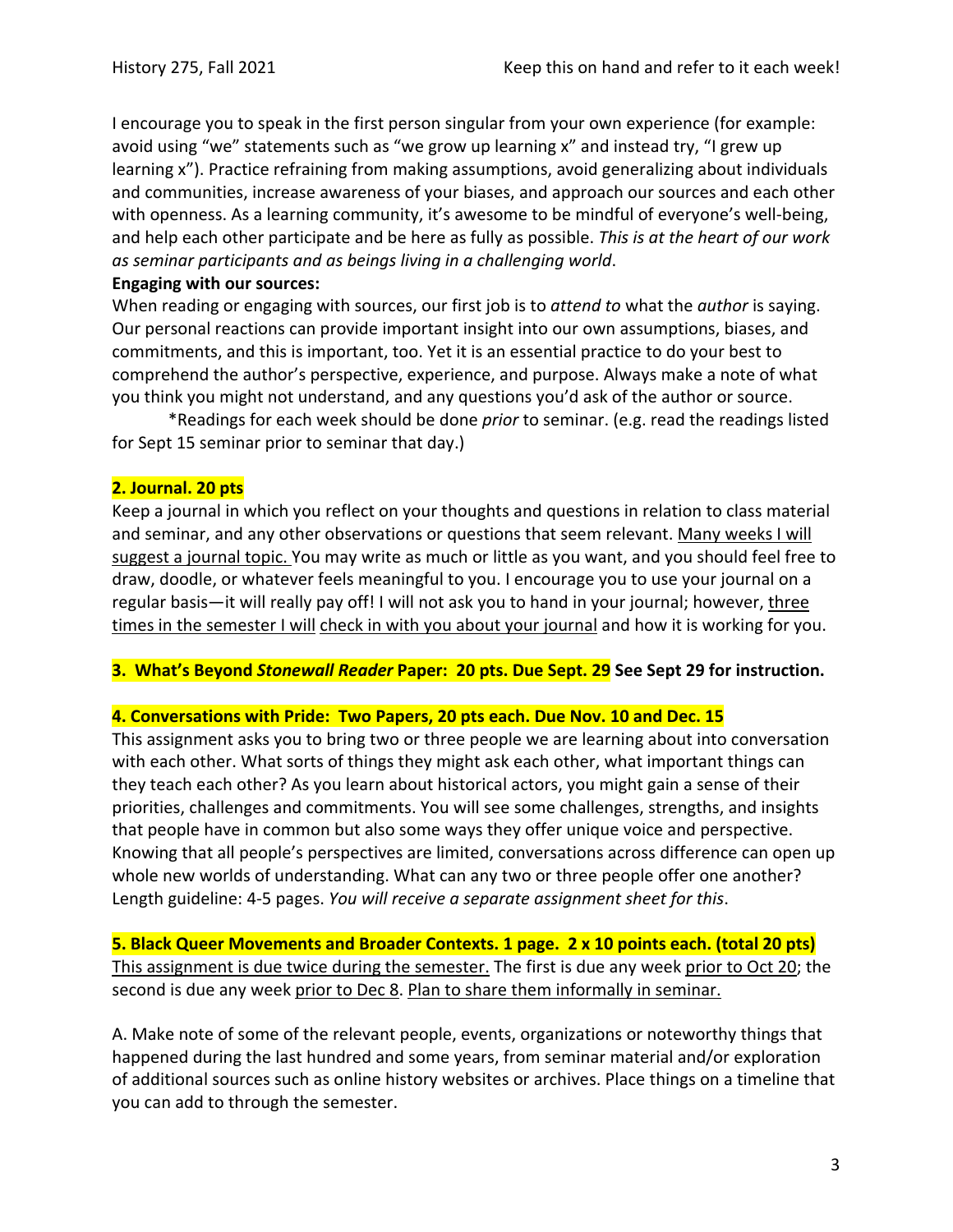B. How are the lives and actions of individuals and communities connected to larger contexts such as major events, circumstances, systemic structures, organizations, and other shaping forces? Informally write about this. Share in seminar.

Collectively, we will build a sense of history and a collective timeline, using what you have identified from our shared readings and from your individual explorations.

**Extra Credit:** Options include handing in "for seminar discussion" suggestions, having watch parties to watch and discuss documentaries that we are not watching during seminar, attending relevant talks by guests at UW, and other possibilities. Consult with me if you are interested.

## **Seminar Schedule**

## **Introducing The Long Civil Rights Movement and Queer History:**

**Sept 8 Introductions: Meeting each other!** Civil Rights and Queer Movements have a long history indeed….

### **Sept 15 Key questions in Black Queer Movements and LGBTQIA History Read**: from *All Boys Aren't Blue:* Author's Note, Introduction, and Chapter Five. (you will read the whole book later in semester)

**Read**: This short piece documents the companions who founded a Philadelphia Shaker Community in the 1880s: https://qspirit.net/two‐rebeccas‐queer‐black‐shaker/

**Read**: "The Black Drag Queens Who Fought Before Stonewall." This short piece introduces William Dorsey Swann, who petitioned the U.S. President to give Black queer communities the right to assemble.

https://outhistory.org/exhibits/show/channing‐joseph/drag‐party

**Assignment:** a) In your journal, write your thoughts in response to the George Johnson (*All Boys*) reading. What comes up for you, as you read this? What about the histories that are not being taught, and how this matters to you, and to George as a Black, gay, nonbinary boy?

b) for seminar discussion: what is most surprising and/or compelling to you in the short pieces you read online about building Black queer communities in the late 1800s? How might George have responded to discovering this history?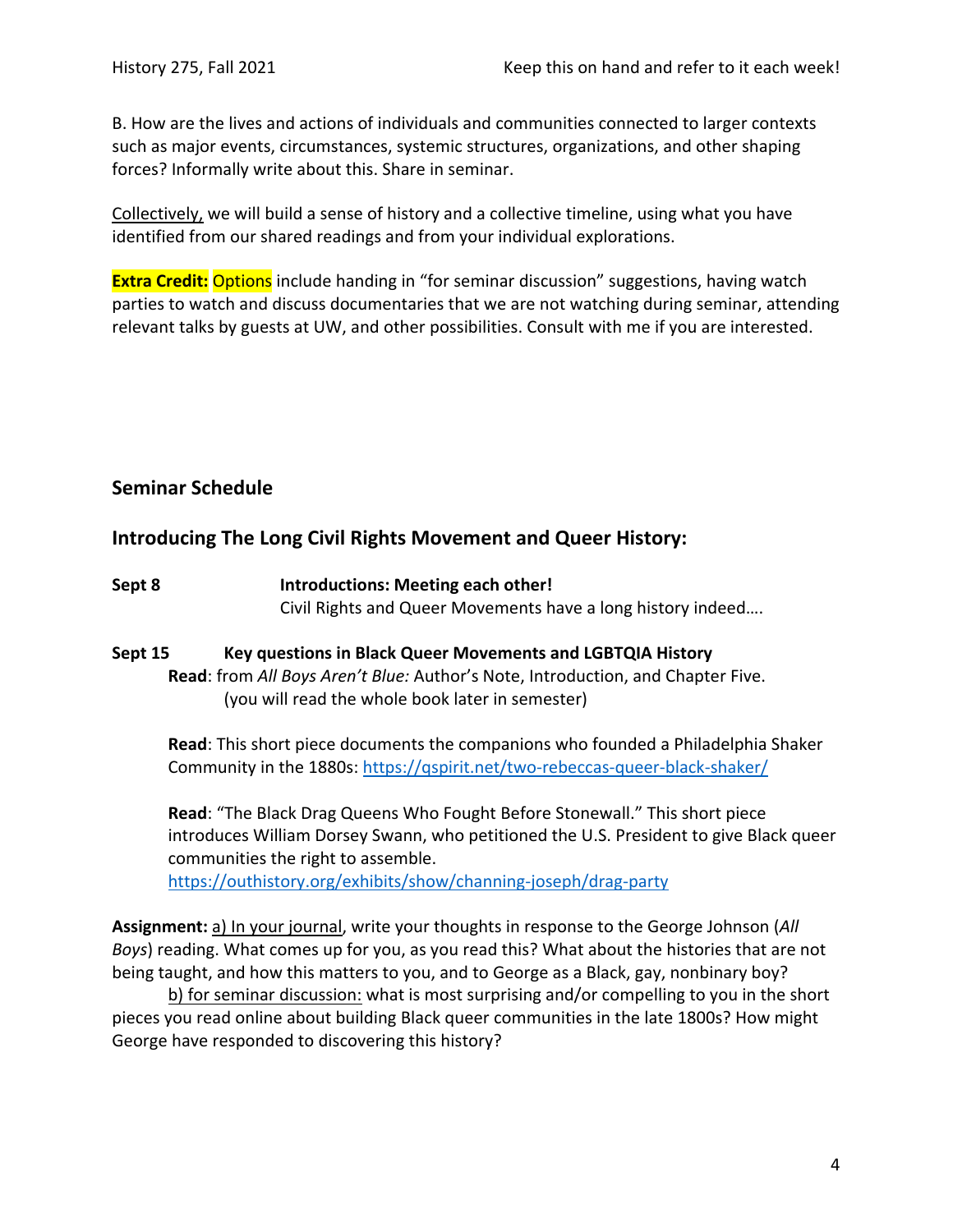## **Is Stonewall the Right Place to Start?**

### **Sept 22 From** *The Stonewall Reader***:**

Read: **Introduction** by Jason Bauman (pp. xiii-xxii)

Section one, Before Stonewall: Pages 3‐95. Focus especially on pieces by Lorde,

Nestle, Martin and Lyon, Kameny, Prince, Delany, Gittings, Eckstein, Grahn, Martino **Assignment:** for seminar discussion: What *seminar themes* and/or *questions* stand out to you in any piece, and how do they seem significant? What *social movements* are present in these pages? Whose larger history are you seeing in each of these various pieces?

## **Sept 29 From** *The Stonewall Reader***:**

**Read**: Section 2, During Stonewall: Focus on Segal, Johnson and Wicker, Rivera, Woodlawn, Miss Major

Section 3, After Stonewall: Jay, Hay, Perry, Brass, Cordova, Johnson, Kuromiya, Hall, Arcade, McCray

**Assignment: Paper Due:** length guideline: 3 pages if 12 pt font, 1" margins. Submit to Assignments tab of Canvas by 10 pm Sept 29.

For each section of *The Stonewall Reader*,

- 1. choose *two* things you want to learn more about. (For example, who was Audre Lorde? Do a tiny bit of research to find out more about her life or read something else by her. What was Cherry Grove and Fire Island?)
- 2. write a paragraph about what interests *you* most in what you find—that is, what do you find meaningful and why?
- 3. Write a paragraph about how this speaks to any of our seminar themes or question.

Notes: You will be writing about a total of 6 things. Put your NAME and a title on paper.

Be sure to name each thing you learned more about, and remember to cite your sources. I urge you NOT to rely on Wikipedia; you can find better sources.

## **Another Way to Begin: The Harlem Renaissance**

**Oct 6 Read:** Rosenberg, *Jane Crow: The Life of Pauli Murray*,

"A note on pronouns," Intro, and Chs 1 and 2. This may be downloaded from: https://search.library.wisc.edu/catalog/9913051923302121

**Read:** Pauli Murray, "Little Man from Mars" (in Files tab, Canvas) **Assignment:** journal: What are three things that stand out to you the most in your reading about Pauli Murray so far?

**Watch** in seminar: *Harlem Renaissance: A Prospectus T'Ain't Nobody's Business: Queer Blues Divas*

**Oct 13 Read:** *Jane Crow:* Chapters 2, 3, 4, 6

**Assignment:** journal: Considering what you had learned about the Civil Rights movement in high school, what surprises you in the life of Pauli Murray? What themes stand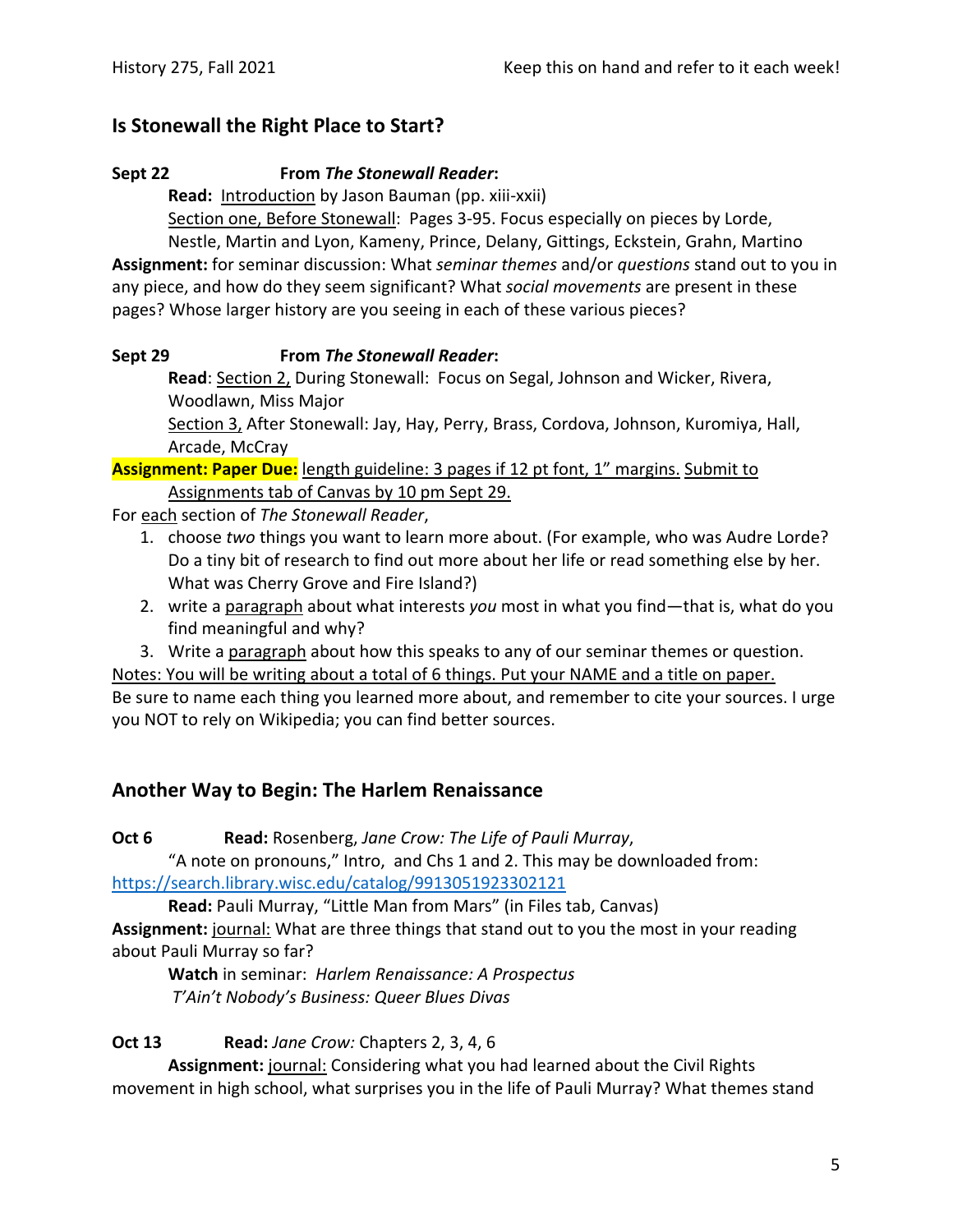out to you the most in these readings? How do you feel about Rosenberg's choice about pronoun use? Would you do it differently?

For seminar discussion: How did Pauli Murray's racial identity and gender/sexual identity interact as Murray experienced segregationist America? How did segregation, white supremacy, and sexism work together in the contexts Murray experienced? (what are some specific examples?)

### **Oct 20 Finding History, Making History**

**Read:** Bruce Nugent, "Smoke, Lilies and Jade," "You See, I Am a Homosexual" **Read:** Langston Hughes, "A Raisin in the Sun"

**Read:** Nugent's Harlem Renaissance biographies for the Federal Writers Project: Georgette Harvey; Gloria Swanson; Alexander Gumby

**Look at** Nugent's visual art here:

**FILM**: *Brother to Brother* or *Living with Pride: Ruth Ellis at 100*. (watch together in class)

## **Movements Growing: Race, Gender, Sexuality at Mid‐Century and Beyond**

### **Oct 27 Lorraine Hansberry:**

**Read:** *Looking for Lorraine: The Radiant and Radical Life of Lorraine Hansberry*: Chapters One, Two and Five. Introduction highly recommended.

[Chapters in Files tab Canvas, and full book available online from UW Libraries.] **Recommended documentary**: *Lorraine Hansberry: Sighted Eyes, Feeling Heart*. This is available for streaming via UW libraries.

**Assignment**: Journal: What is standing out to you the most in this reading? Were you familiar with Hansberry's life or work prior to this seminar? What do you find yourself wishing, or wanting to know more about?

For seminar discussion: What seminar themes and/or questions does this reading engage, and what insights about that do you gain?

### **Nov 3 Bayard Rustin, Lorraine Hansberry, and James Baldwin:**

**Read:** John D'Emilio, "Homophobia and the Course of Post‐ World War II Radicalism: The Career of Bayard Rustin." This **article** gives perspective on the ways homophobia and white supremacy worked together to suppress the Civil Rights Movement, and how Rustin was one center of a conflict within the movement. (in Files tab of canvas).

**Read:** Kevin Mumford, "Losing the March," **an essay** about Baldwin, Hansberry, and Rustin, their 1963 meeting with Attorney Gender Robert F. Kennedy, and Black Civil Rights Activism. (chapter 1 in *Not Straight, Not White*, available online via UW library)

**Watch:** *Bayard and Me.* This recent 17‐minute **documentary** interviews Walter Naegle, Rustin's life partner. (available via YouTube)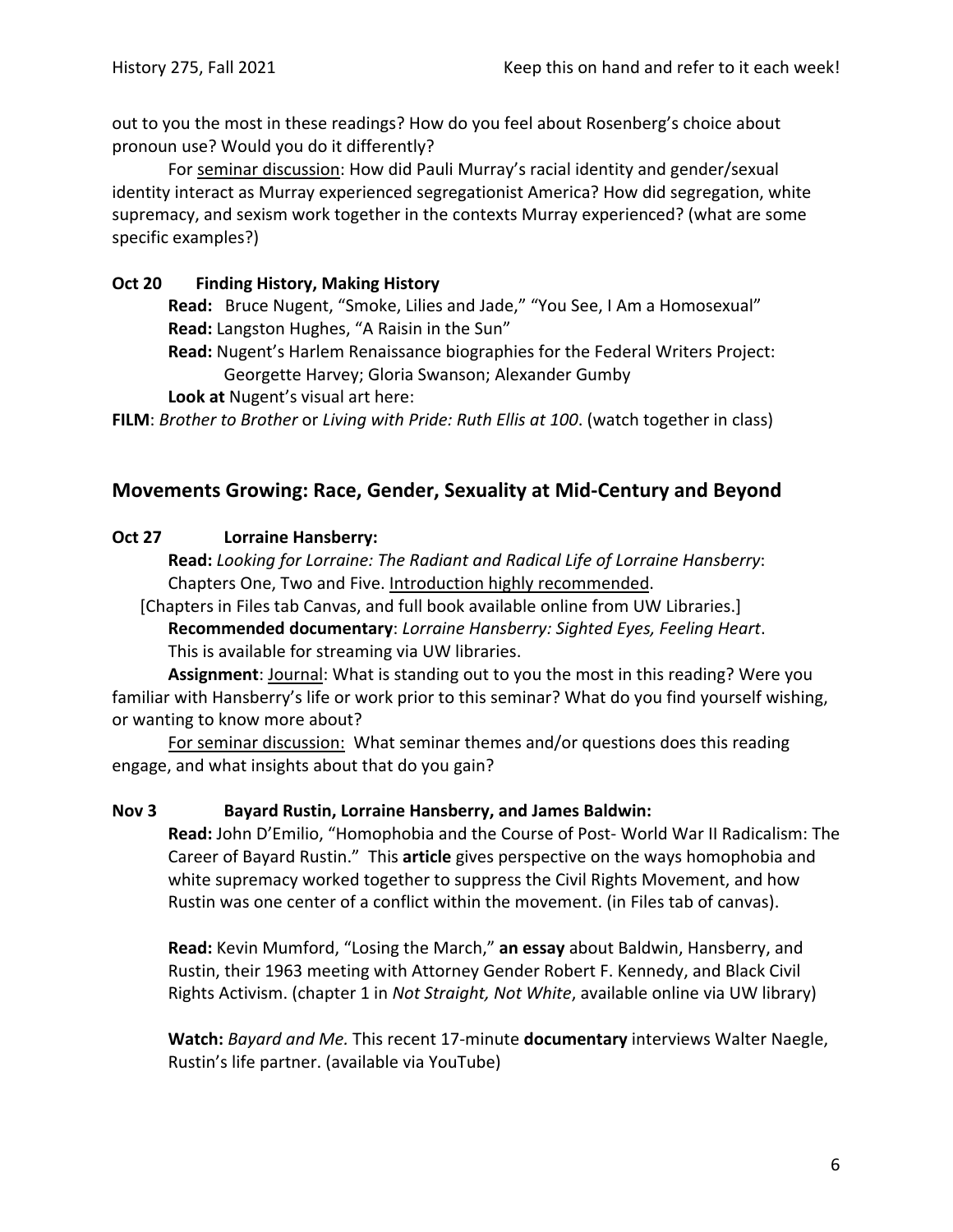**Assignment:** Journal: What comes up for you when you read each of these two pieces? What surprises and interests you the most? What about the documentary? Consider for Seminar discussion: How do homophobia and racism shape the contexts discussed in these articles and in the documentary? What additional biases and systemic oppressions are present (for example, in the documentary *Bayard and Me*), and how do Rustin and others respond to or resist those oppressions?

**In seminar we will watch together:** *Out of the Past,* a documentary on the long trajectory of LGBTQ+ life in U.S. history including the Civil Rights Movement. Features material on Bayard Rustin while focusing on efforts of high school students in Utah to establish a Gay‐Straight Alliance. (stream via UW Library)

### **Nov 10 Love and Action**

**Read: James Baldwin,** "A Letter to My Nephew" online, accessed here: https://progressive.org/magazine/letter-nephew/ **Read**: **Ernestine Eckstein,** interview in 1966 *The Ladder* (pdf in Files tab of Canvas)

- a) This **podcast** website has links to a lot of other relevant things you might be interested in, and an audio recording of the entire interview with Eckstein. A great listen! https://makinggayhistory.com/podcast/ernestine‐eckstein/
- b) This **short essay** gives perspective on Eckstein's impact and trajectory in the larger movements for justice:

http://www.newnownext.com/ernestine‐eckstein‐gay‐civil‐rights‐pioneer/02/2019/

**In seminar we will watch together:** 

James Baldwin on the Dick Cavette show, 1968. (YouTube title "I Am Not Your Negro.") James Balwin, "On Love" (from interview with Rebecca Gould, via YouTube.)

**Assignment Due: Conversations with Pride.** Among all the people you've encountered in our seminar thus far, what two or three people would you like to put in conversation? Further guidance provided separately. Length guideline: 4‐5 pages if 12 pt font, 1" margins. Submit to Assignments tab of Canvas by 10 pm, Nov 10.

## **The Centrality of Black Feminism**

## **Nov 17 Words to Live By**

**Read: The Combahee River Collective Statement** here:

https://www.blackpast.org/african-american-history/combahee-river-collective-statement-1977/

**Read:** these **3** influential short essays by **Audre Lorde** (Files tab of canvas): "Poetry Is Not a Luxury" "The Transformation of Silence into Language and Action"

"The Master's Tools Will Never Dismantle the Master's House"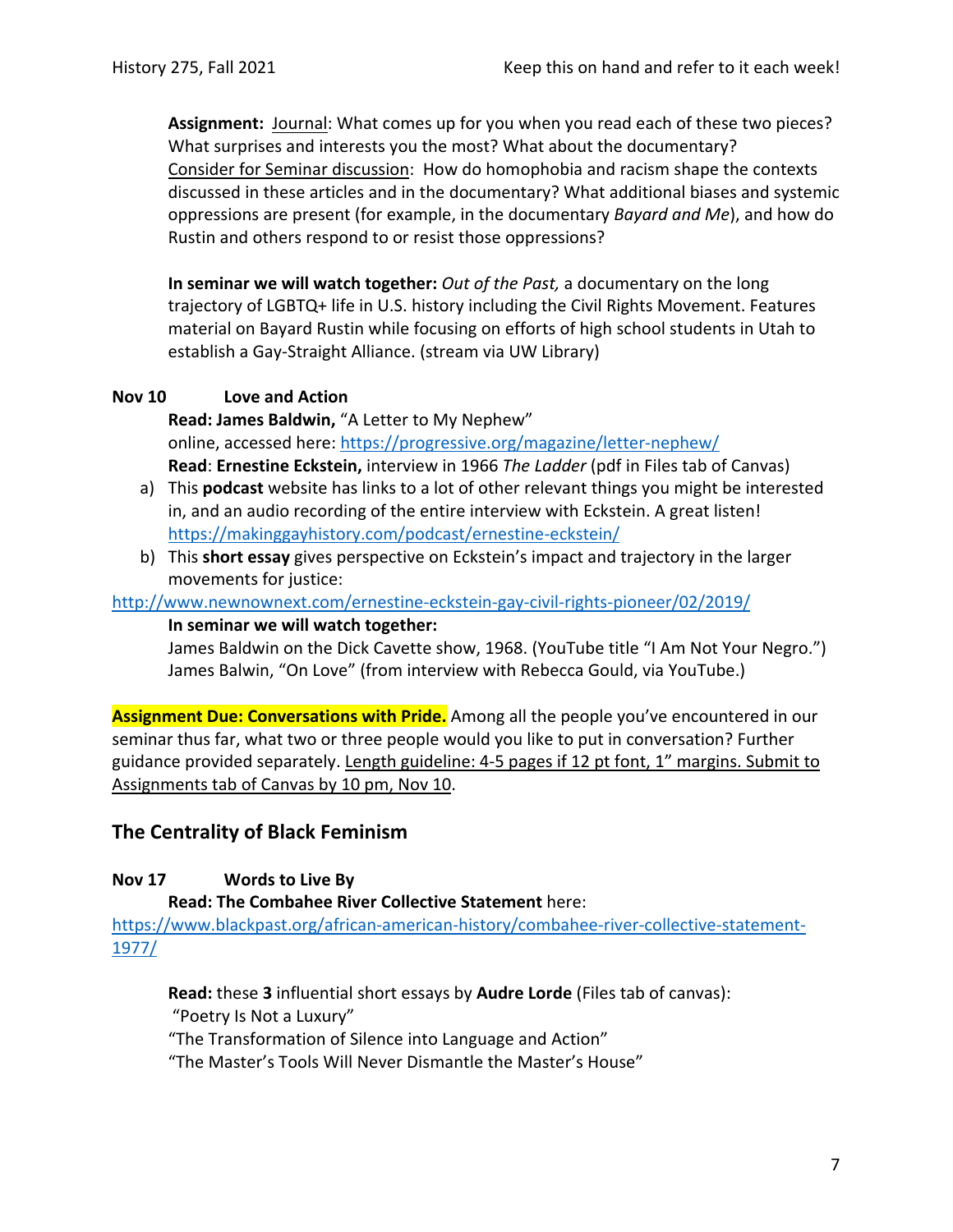**Read:** these **2** essays by **Barbara Smith** (Files tab of canvas)

"Blacks and Gays: Healing the Great Divide"

"Working for Liberation and Having a Damn Good Time" (Read **essay** and look at **whole issue** of *Black/Out* **1986**. Pdf in Files tab of Canvas, under *Black/Out*.)

*Audre Lorde: A Litany for Survival.* Documentary stream via UW libraries

**Assignment:** journal: what, for you, are the most powerful aspects or parts of these readings? Any passages or statements that you want to keep track of? If so, write them down!

For seminar discussion: Do you see these Black feminist writings echoing and building those who came before? What examples come to mind? How do these writings also resonate with the present moment?

## **Nov 24 NO CLASS**

**Dec 1 Read**: George Johnson, *All Boys Aren't Blue*

**Assignment:** journal: what is coming up for you as you read this book? Do you feel it resonating with other things you have engaged with or experienced this semester?

Consider for seminar discussion: What for you stands out as the most significant challenges George faces? What do you see as George's greatest personal strengths and, and also as their greatest sources of support?

In seminar, we will watch portions of *Tongues Untied,* by Marlon Riggs.

## **Dec 8 Finish:** George Johnson, *All Boys Aren't Blue*

**Assignment:** journal: Who would you love to hear George in conversation with, and why? Who might offer George some useful inspiration or perspective?

**Dec 15** Reflections on history and movements for social justice.

**Assignment Due: Conversations with Pride.** For your last Conversation paper, please put George Johnson and any two additional people in conversation. Further guidance provided separately. This is due by 10 pm, December 15.

## **Additional Resources (please feel free to add to this tiny list!)**

Webpage with biographical information and links to interviews and other media by and with comic artist **Rupert Kinnard**. (webpage done by student in class w/ Dr. Ajuan Mance) https://comicsofcolor.wordpress.com/2019/05/07/rupert‐kinnard/

James Tinney, 1986. "Why a Black Gay Church?" (pdf in Files tab of Canvas)